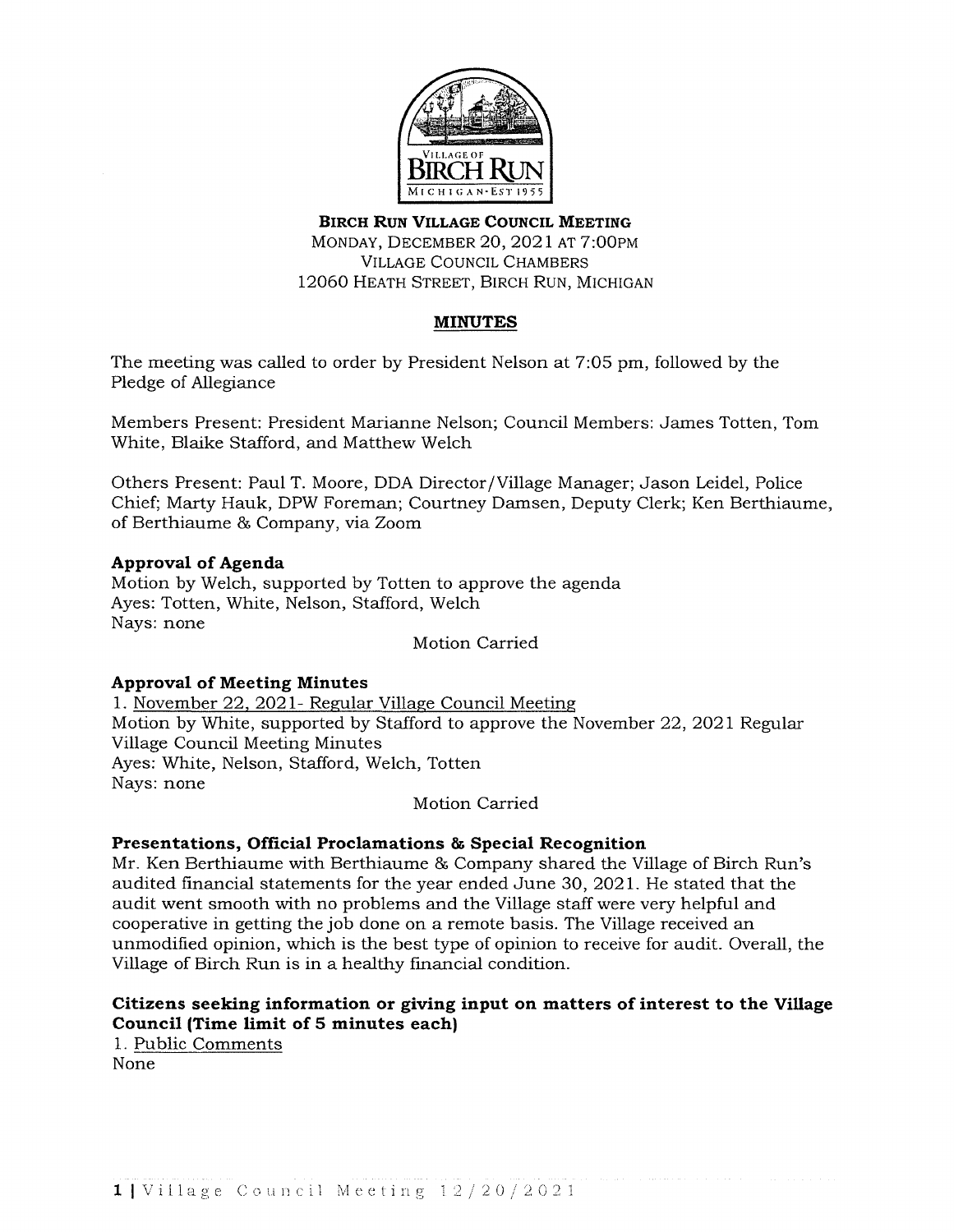## **Financial Matters**

1. Motion to approve Balance Sheet and Revenue & Expenditure Report for all Village funds as of November 30, 2021 Motion by White, supported by Totten to approve Balance Sheet and Revenue & Expenditure Report for all Village funds as of November 30, 2021 Ayes: Nelson, Stafford, Welch, Totten, White Nays: none

## Motion Carried

2. Motion to approve Invoice GL Distribution Report in the amount of \$150,956.29 for payment as presented and Gross Payroll and Payroll Related Transmittals of \$97,439.25 for November, 2021 (payroll reflects 2 pay periods) Motion by Stafford, supported by White to approve Invoice GL Distribution Report in the amount of \$150,956.29 for payment as presented and Gross Payroll Related Transmittals of \$97,439.25 for November, 2021 (payroll reflects 2 pay periods) Ayes: Stafford, Welch, Totten, White, Nelson Nays: none

Motion Carried

## **Unfinished Business**

None

## **New Business**

1. Resolution #21-044, Authorization of the 2022 Traffic Signal Maintenance & Construction Proposal from J. Ranck Electric, Inc.

Motion by Stafford, supported by Totten to approve Resolution #21-044, Authorization of the 2022 Traffic Signal Maintenance & Construction Proposal from J. Ranck Electric, Inc.

Ayes: Welch, Totten, White, Nelson, Stafford Nays: none

Motion Carried

2. Resolution #21-045, Adoption of Village Council regular meeting Schedule and Village Office closure dates for the 2022 calendar year

Motion by Totten, supported by White to approve Resolution #21-045, Adoption of Village Council regular meeting Schedule and Village Office closure dates for the 2022 calendar year

Ayes: Totten, White, Nelson, Stafford, Welch Nays: none

Motion Carried

3. Resolution #21-046, Selection of the 2021 Village Employee of the Year award recipient

Motion by Stafford, supported by White to approve Resolution #21-046, Selection of Jeff Miller as the recipient of the 2021 Village Employee of the Year award Ayes: White, Nelson, Stafford, Welch, Totten Nays: none

Motion Carried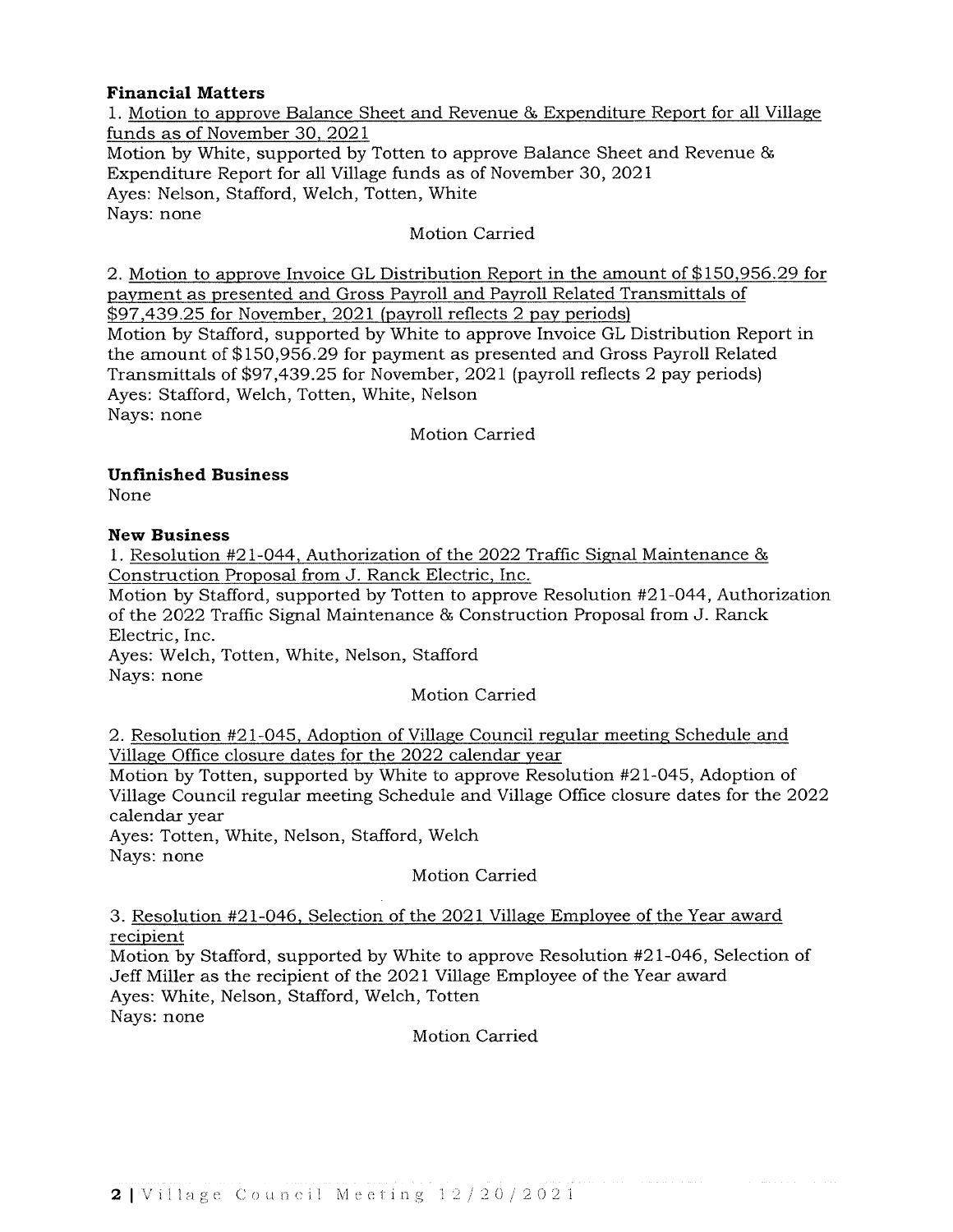4. Resolution #21-047, Selection of the 2021 Village Partnership Award recipient Motion by Welch, supported by Totten to approve Resolution #21-047, Selection of Douglas Piggott, of ROWE Professional Services, as the recipient of the 2021 Village Partnership Award Ayes: Stafford, Welch, Totten, White Nays: Nelson

Motion Carried

5. Resolution #21-048, Receive & Accept the Village of Birch Run audited financial statements for the year ended June 30, 2021

Motion by White, supported by Stafford to approve Resolution #21-048, Receive & Accept the Village of Birch Run audited financial statements for the year ended June 30,2021

Ayes: Stafford, Welch, Totten, White, Nelson Nays: none

Motion Carried

6. Resolution #21-049, Authorization to order a 2023 GapVax Combination Jet/Vac Truck

Motion by Stafford, supported by White to approve Resolution #21-049, Authorization to order a 2023 GapVax Combination Jet/Vac Truck

Ayes: Welch, Totten, White, Nelson, Stafford

Nays: none

Motion Carried

### 7. Resolution #21-050, Authorization to complete the General Office Bathroom Renovations

Motion by White, supported by Welch to approve Resolution #21-050, Authorization to complete the General Office Bathroom Renovations Ayes: Totten, White, Nelson, Stafford, Welch

Nays: none

Motion Carried

8. Resolution #21-051, Approval of the Employment of Laborers for the Department of Public Works

Motion by Stafford, supported by White to approve Resolution #21-051, Approval of the Employment of Laborers for the Department of Public Works Ayes: White, Nelson, Stafford, Welch, Totten Nays: none

## Motion Carried

9. Approval of Memorandum of Understanding with the Michigan Department of Health and Human Services and Saginaw County Community Action Committee for Participation in the Low-Income Household Assistance Program Motion by Totten, supported by White to Approve Memorandum of Understanding with

the Michigan Department of Health and Human Services and Saginaw County Community Action Committee for Participation in the Low-Income Household Assistance Program

Ayes: Nelson, Stafford, Welch, Totten, White Nays: none

Motion Carried